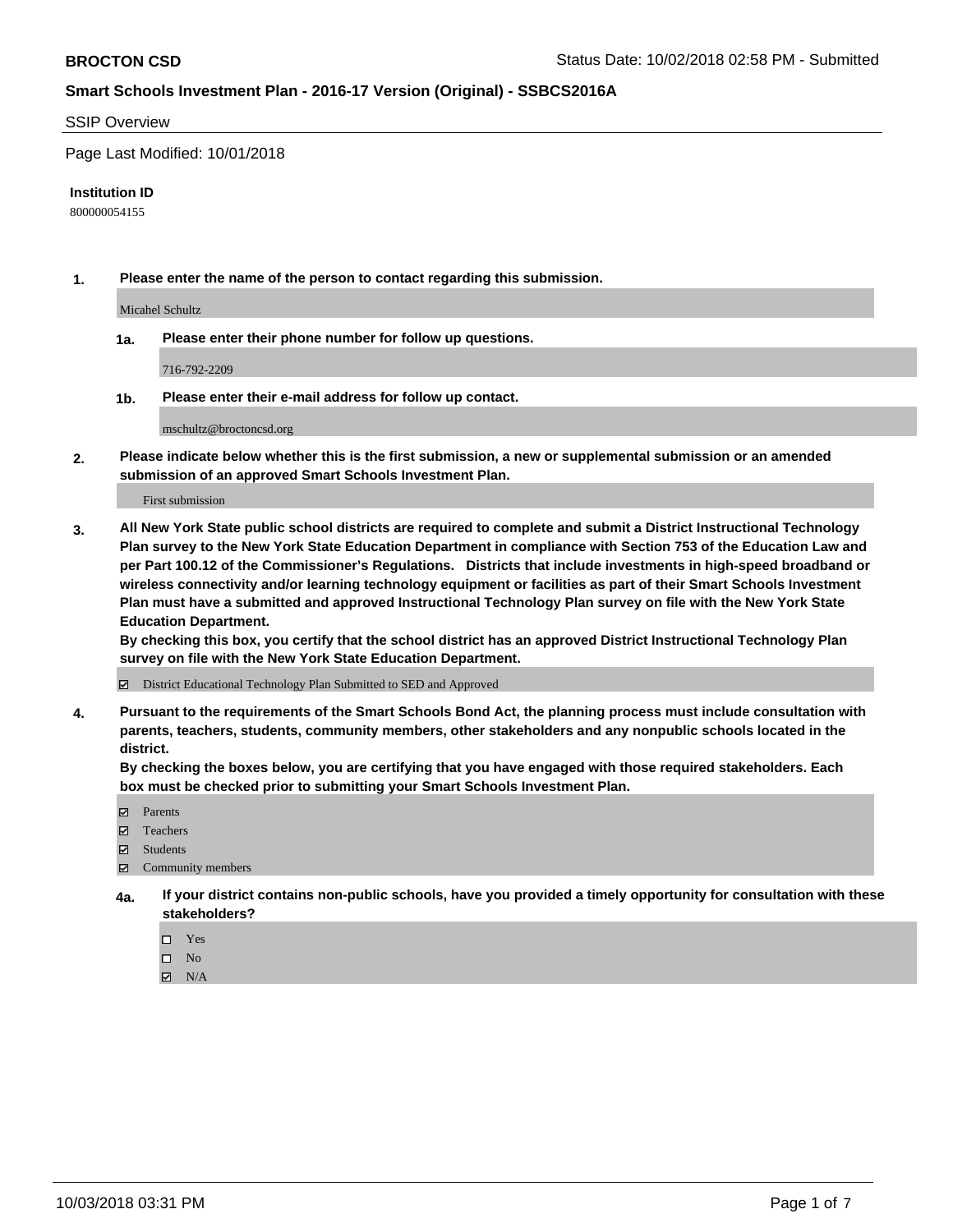#### SSIP Overview

Page Last Modified: 10/01/2018

### **5. Certify that the following required steps have taken place by checking the boxes below: Each box must be checked prior to submitting your Smart Schools Investment Plan.**

- The district developed and the school board approved a preliminary Smart Schools Investment Plan.
- $\boxtimes$  The preliminary plan was posted on the district website for at least 30 days. The district included an address to which any written comments on the plan should be sent.
- $\boxtimes$  The school board conducted a hearing that enabled stakeholders to respond to the preliminary plan. This hearing may have occured as part of a normal Board meeting, but adequate notice of the event must have been provided through local media and the district website for at least two weeks prior to the meeting.
- The district prepared a final plan for school board approval and such plan has been approved by the school board.
- $\boxtimes$  The final proposed plan that has been submitted has been posted on the district's website.
- **5a. Please upload the proposed Smart Schools Investment Plan (SSIP) that was posted on the district's website, along with any supporting materials. Note that this should be different than your recently submitted Educational Technology Survey. The Final SSIP, as approved by the School Board, should also be posted on the website and remain there during the course of the projects contained therein.**

BroctonCentralSchools-SmartSchoolsInvestmentPlan.docx

**5b. Enter the webpage address where the final Smart Schools Investment Plan is posted. The Plan should remain posted for the life of the included projects.**

http://www.broctoncsd.org/Page/1830

**6. Please enter an estimate of the total number of students and staff that will benefit from this Smart Schools Investment Plan based on the cumulative projects submitted to date.**

700

**7. An LEA/School District may partner with one or more other LEA/School Districts to form a consortium to pool Smart Schools Bond Act funds for a project that meets all other Smart School Bond Act requirements. Each school district participating in the consortium will need to file an approved Smart Schools Investment Plan for the project and submit a signed Memorandum of Understanding that sets forth the details of the consortium including the roles of each respective district.**

 $\Box$  The district plans to participate in a consortium to partner with other school district(s) to implement a Smart Schools project.

**8. Please enter the name and 6-digit SED Code for each LEA/School District participating in the Consortium.**

| <b>Partner LEA/District</b> | <b>ISED BEDS Code</b> |
|-----------------------------|-----------------------|
| (No Response)               | (No Response)         |

**9. Please upload a signed Memorandum of Understanding with all of the participating Consortium partners.**

(No Response)

**10. Your district's Smart Schools Bond Act Allocation is:**

\$873,384

**11. Enter the budget sub-allocations by category that you are submitting for approval at this time. If you are not budgeting SSBA funds for a category, please enter 0 (zero.) If the value entered is \$0, you will not be required to complete that survey question.**

|                                              | Sub-<br><b>Allocations</b> |
|----------------------------------------------|----------------------------|
| <b>School Connectivity</b>                   |                            |
| <b>Connectivity Projects for Communities</b> |                            |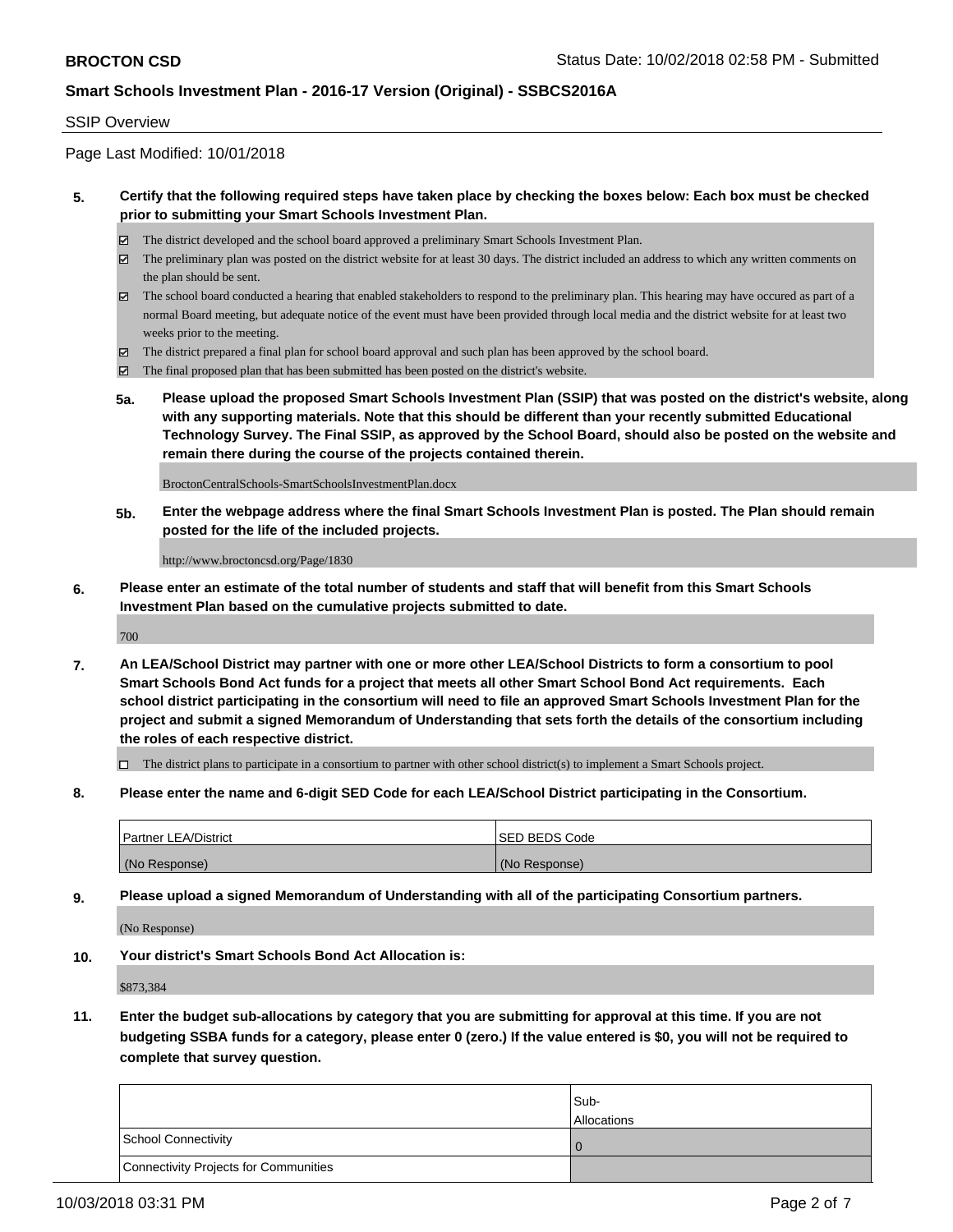# SSIP Overview

Page Last Modified: 10/01/2018

|                                  | Sub-<br>Allocations |
|----------------------------------|---------------------|
|                                  | $\Omega$            |
| Classroom Technology             | 0                   |
| Pre-Kindergarten Classrooms      | $\Omega$            |
| Replace Transportable Classrooms | $\Omega$            |
| High-Tech Security Features      | 188,422             |
| Totals:                          | 188,422             |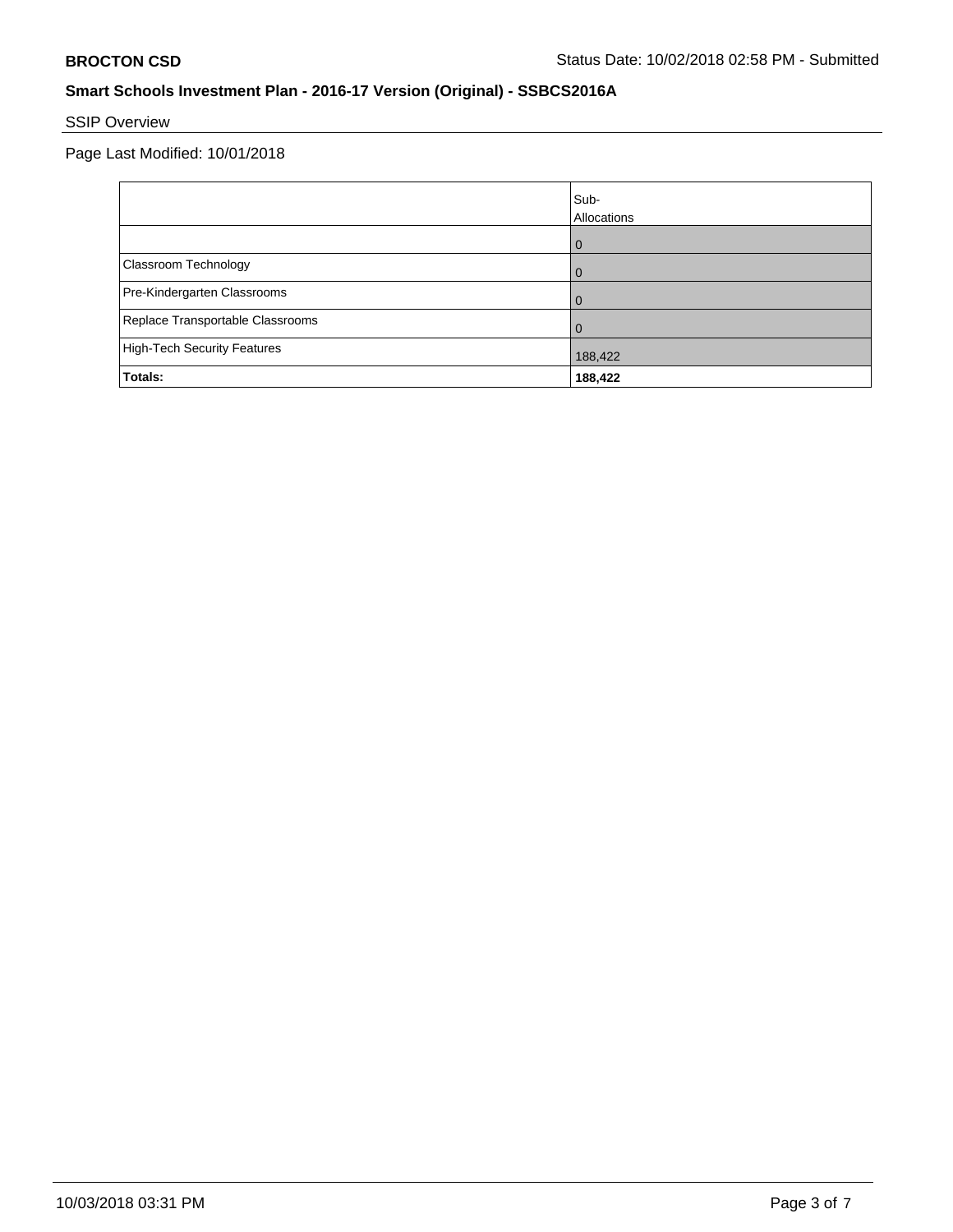#### High-Tech Security Features

#### Page Last Modified: 09/27/2018

### **1. Describe how you intend to use Smart Schools Bond Act funds to install high-tech security features in school buildings and on school campuses.**

Our district currently has an aging(15+ years old) door access system that is used to control who has access to our building and is in dire need of being replaced and updated. Through the funding in the Smart Schools Bond Act we would be able to install a state of the art high-tech door access system. Some of the features of this system would be able to do the following to increase the security of our district:

- Allow Access to our building based on security credentials and prox-cards with greater flexibility based on time and location.
- Allow instant lock-down ability of the building via Prox-Card, Computer, or Smart phone application.
- Allow all classroom doors to be locked-down by key FOB which allow administration and staff members to instantly secure all rooms in the event of a lock down
- An interactive map which will be easy viewable to see what doors are ajar, opened, or held open.The map would also show any customized event alarms that have been programmed and the location the alarm took place.This is vital when determining where law enforcement and or emergency personnel need to respond.
- Instant email/texting notifications to administrators if certain customizable events take place.Ie.a door is forced open.
- Integration with our existing security camera system to record door entry and live images of people entering the building.
- A panic button that can be used to immediately alert law enforcement or emergency personnel during a crisis.
- Install security lights and sirens to locations such as gyms, cafeterias, and hallways to indicate a lock-down is in progress.This is essential since these locations may not hear the announcement of the event of a lock-down.
- Allow continued access for the community for our fitness center, pool, and gym while securing interior doors to our instructional area from public access before and after school hours.
- **2. All plans and specifications for the erection, repair, enlargement or remodeling of school buildings in any public school district in the State must be reviewed and approved by the Commissioner. Districts that plan capital projects using their Smart Schools Bond Act funds will undergo a Preliminary Review Process by the Office of Facilities Planning.**

**Please indicate on a separate row each project number given to you by the Office of Facilities Planning.**

| Project Number        |  |
|-----------------------|--|
| 06-23-01-04-0-001-BA1 |  |

#### **3. Was your project deemed eligible for streamlined Review?**

| □ | Yes            |  |
|---|----------------|--|
| ☑ | N <sub>0</sub> |  |

**4. Include the name and license number of the architect or engineer of record.**

| Name                 | . License Number |
|----------------------|------------------|
| David A. Walter, AIA | 232261           |

**5. If you have made an allocation for High-Tech Security Features, complete this table.**

**Note that the calculated Total at the bottom of the table must equal the Total allocation for this category that you entered in the SSIP Overview overall budget.**

|                                                      | Sub-Allocation |
|------------------------------------------------------|----------------|
| Capital-Intensive Security Project (Standard Review) | $\Omega$       |
| Electronic Security System                           | 22,262         |
| <b>Entry Control System</b>                          | 114,665        |
| Approved Door Hardening Project                      | 41,220         |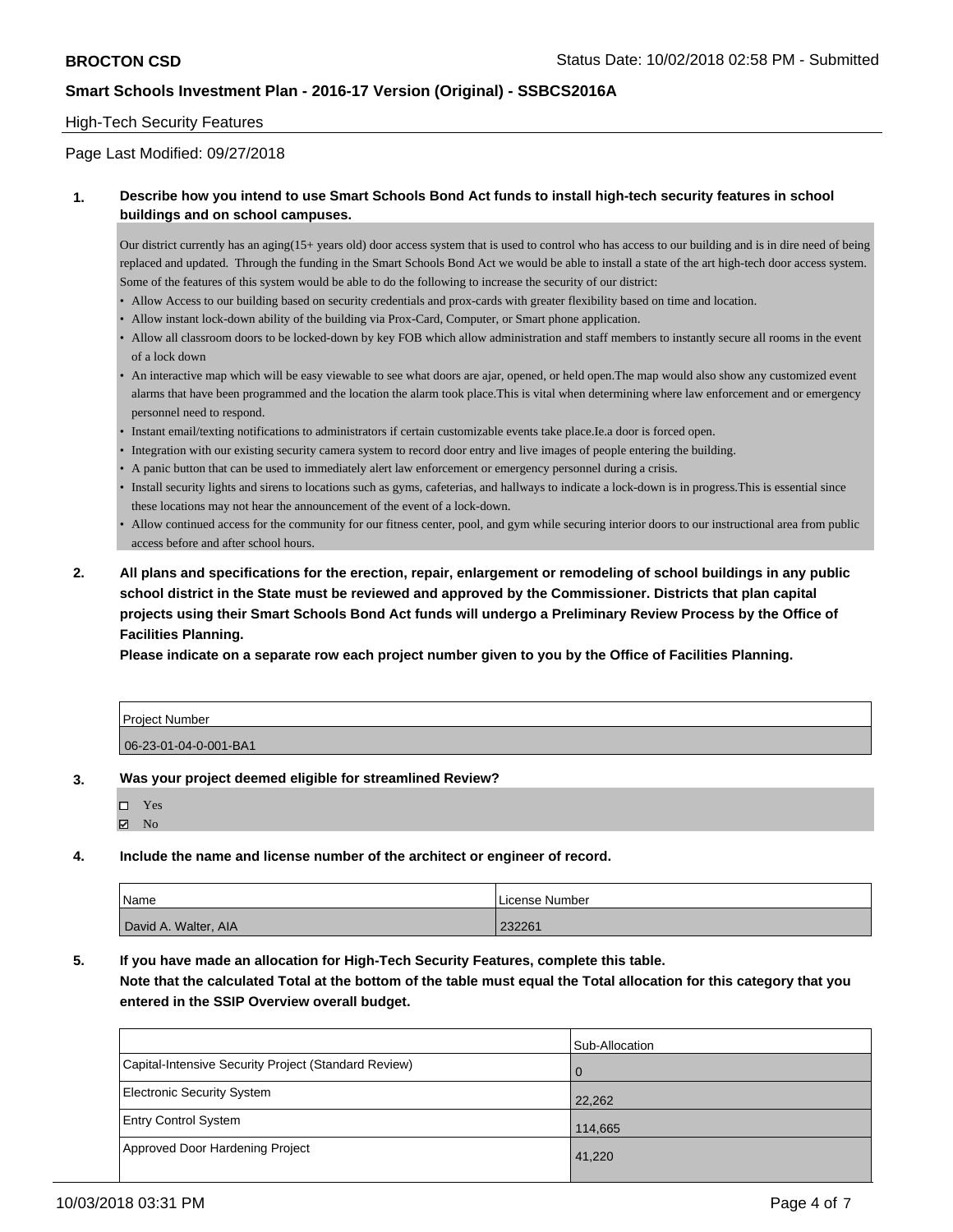### High-Tech Security Features

Page Last Modified: 09/27/2018

|                    | Sub-Allocation |
|--------------------|----------------|
| <b>Other Costs</b> | 10,275         |
| Totals:            | 188,422        |

**6. Please detail the type, quantity, per unit cost and total cost of the eligible items under each sub-category. This is especially important for any expenditures listed under the "Other" category. All expenditures must be capital-bond eligible to be reimbursed through the SSBA. If you have any questions, please contact us directly through smartschools@nysed.gov.**

**Add rows under each sub-category for additional items, as needed.**

| Select the allowable expenditure<br>type.<br>Repeat to add another item under<br>each type. | Item to be purchased                                                                                       | Quantity | Cost per Item | <b>Total Cost</b> |
|---------------------------------------------------------------------------------------------|------------------------------------------------------------------------------------------------------------|----------|---------------|-------------------|
| <b>Entry Control System</b>                                                                 | Card Reader - Multi Tech Single Gang<br>200bit                                                             | 31.00    | 192           | 5,952             |
| <b>Entry Control System</b>                                                                 | 9600 12/24 Electic Door Strike                                                                             | 13.00    | 371           | 4,823             |
| <b>Entry Control System</b>                                                                 | Power Supply(For Electric Locks and<br>Strobes/Sirens)                                                     | 6.00     | 247           | 1,482             |
| <b>Entry Control System</b>                                                                 | Request to Exit(RQE) Motion Detector<br>with Integrated Sound                                              | 18.00    | 102           | 1,836             |
| <b>Entry Control System</b>                                                                 | <b>Surface Mount Door Contacts</b>                                                                         | 20.00    | 19            | 380               |
| <b>Entry Control System</b>                                                                 | Time Delay Module for Handicap Door<br>Operator                                                            | 5.00     | 161           | 805               |
| <b>Entry Control System</b>                                                                 | System Galaxy Corporate Level<br>Licensed for 32 Readers/ 5 clients and<br>first year software Maintenance | 1.00     | 3,312         | 3,312             |
| <b>Entry Control System</b>                                                                 | System Galaxy 6-Door Controller Kit -<br>Includes Controller Box, CPU, 3 DPI's<br>2 power supplies         | 1.00     | 2,369         | 2,369             |
| <b>Entry Control System</b>                                                                 | System Galaxy 14-Door Controller Kit -<br>Includes Controller Box, CPU, 7 DPI's<br>1 - 10 amp power supply | 1.00     | 5,209         | 5,209             |
| <b>Entry Control System</b>                                                                 | System Galaxy 10-Door Controller Kit -<br>Includes Controller Box, CPU, 5 DPI's<br>1 - 10 amp power supply | 1.00     | 4,049         | 4,049             |
| <b>Entry Control System</b>                                                                 | System Galaxy 4-Door Controller Kit -<br>Includes Controller Box, CPU, 2 DPI's<br>2 power supplies         | 1.00     | 1,579         | 1,579             |
| <b>Entry Control System</b>                                                                 | Digital Input/Output board for<br><b>Monitoring Points</b>                                                 | 5.00     | 646           | 3,230             |
| <b>Electronic Security System</b>                                                           | Indoor Horn/Strobe                                                                                         | 7.00     | 71            | 497               |
| <b>Electronic Security System</b>                                                           | <b>Outdoor Horn/Strobe</b>                                                                                 | 3.00     | 92            | 276               |
| <b>Entry Control System</b>                                                                 | Door Electrification Kit                                                                                   | 3.00     | 454           | 1,362             |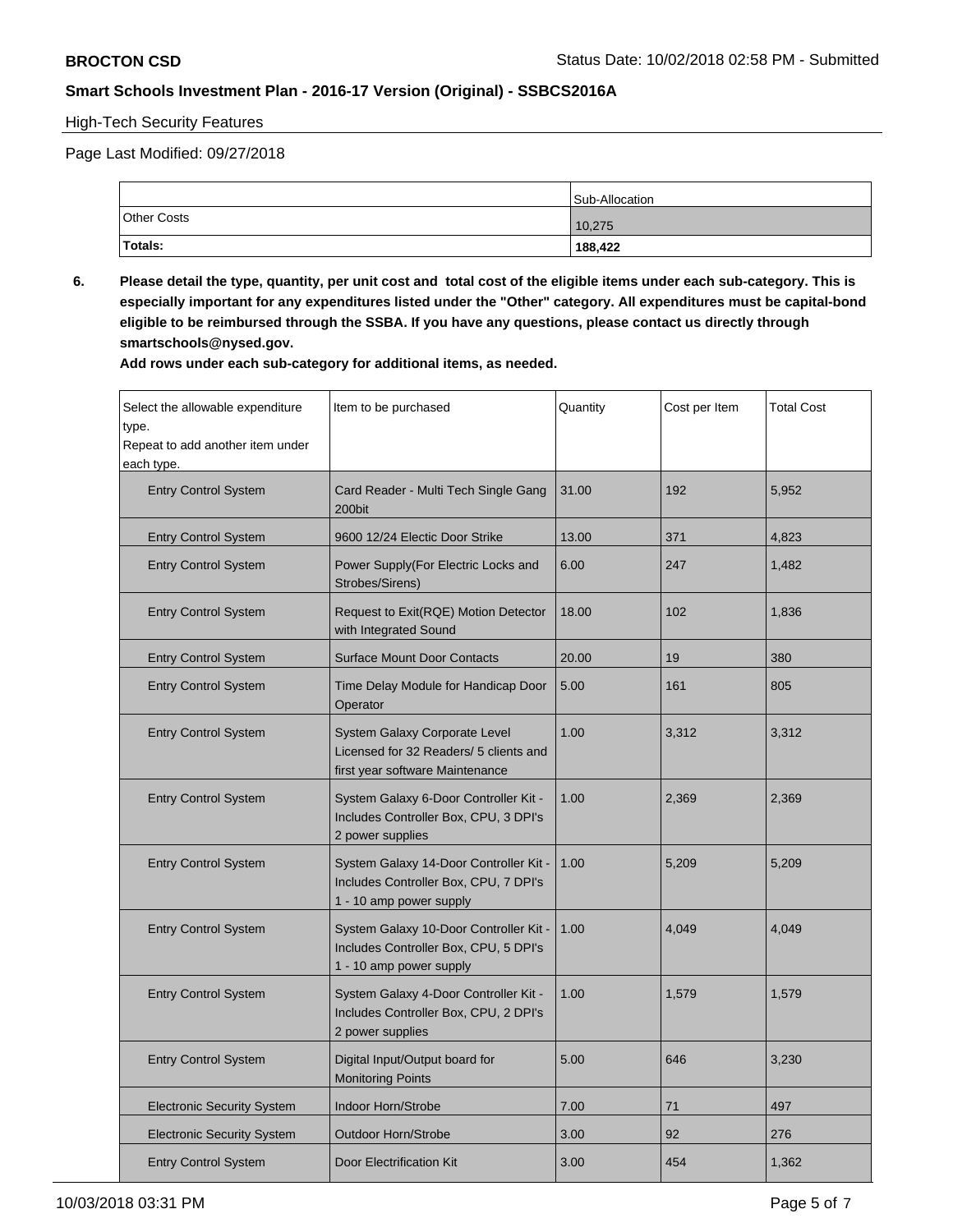# High-Tech Security Features

# Page Last Modified: 09/27/2018

| Select the allowable expenditure<br>type.<br>Repeat to add another item under<br>each type. | Item to be purchased                                                                                                                                                                                                                                                                                                                                                                           | Quantity | Cost per Item | <b>Total Cost</b> |
|---------------------------------------------------------------------------------------------|------------------------------------------------------------------------------------------------------------------------------------------------------------------------------------------------------------------------------------------------------------------------------------------------------------------------------------------------------------------------------------------------|----------|---------------|-------------------|
| <b>Electronic Security System</b>                                                           | System Galaxy Software interface with<br><b>Security Cameras</b>                                                                                                                                                                                                                                                                                                                               | 1.00     | 828           | 828               |
| <b>Electronic Security System</b>                                                           | Vista Plus Series Alarm Control with<br>panic button                                                                                                                                                                                                                                                                                                                                           | 2.00     | 426           | 852               |
| <b>Electronic Security System</b>                                                           | Event Logging for email and text<br>notification                                                                                                                                                                                                                                                                                                                                               | 1.00     | 497           | 497               |
| <b>Other Costs</b>                                                                          | Central Station Annual Alarm Montiring<br>Fee 1 year                                                                                                                                                                                                                                                                                                                                           | 1.00     | 275           | 275               |
| <b>Entry Control System</b>                                                                 | <b>Professional Installation Services</b>                                                                                                                                                                                                                                                                                                                                                      | 1.00     | 41,090        | 41,090            |
| <b>Electronic Security System</b>                                                           | Materials to integrate Electronic Door<br>Lockdown System                                                                                                                                                                                                                                                                                                                                      | 1.00     | 688           | 688               |
| <b>Electronic Security System</b>                                                           | Services to integrate Electronic Door<br>Lockdown System                                                                                                                                                                                                                                                                                                                                       | 1.00     | 2,910         | 2,910             |
| <b>Approved Door Hardening</b><br>Project                                                   | Shelter Electronic Lock 9kX3-7R15D                                                                                                                                                                                                                                                                                                                                                             | 90.00    | 438           | 39,420            |
| <b>Approved Door Hardening</b><br>Project                                                   | Wrap Around 9K-CW S                                                                                                                                                                                                                                                                                                                                                                            | 90.00    | 20            | 1,800             |
| <b>Electronic Security System</b>                                                           | Shelter Gateway SHX-GTW                                                                                                                                                                                                                                                                                                                                                                        | 1.00     | 1,844         | 1,844             |
| <b>Electronic Security System</b>                                                           | Shelter Repeater SHX-RPT                                                                                                                                                                                                                                                                                                                                                                       | 3.00     | 469           | 1,407             |
| <b>Electronic Security System</b>                                                           | Shelter FOB SHX-FOB                                                                                                                                                                                                                                                                                                                                                                            | 20.00    | 94            | 1,880             |
| <b>Electronic Security System</b>                                                           | Installation services for electronic lock<br>down system                                                                                                                                                                                                                                                                                                                                       | 1.00     | 10,583        | 10,583            |
| <b>Entry Control System</b>                                                                 | Annual Service Agreement for 5 years<br>for Entry Contol System and Electronic<br>Security System(After 90-day warranty<br>Expiration) - Includes Annual<br>Preventative Maintenance visit, remote<br>support, emergency labor, and parts<br>for all equipment included in project<br>except Approved Door Hardening<br>items. Also includes Alarm Monitoring<br>Fee and Software SMA renewals | 1.00     | 30,519        | 30,519            |
| <b>Other Costs</b>                                                                          | <b>Project Incidental Costs</b>                                                                                                                                                                                                                                                                                                                                                                | 1.00     | 10,000        | 10,000            |
| <b>Entry Control System</b>                                                                 | Cabling Materials - 22 AWG Shielded<br>for Card Readers and RQE's                                                                                                                                                                                                                                                                                                                              | 6.00     | 266           | 1,596             |
| <b>Entry Control System</b>                                                                 | Cabling Materials - 18 AWG for Lock<br>Power                                                                                                                                                                                                                                                                                                                                                   | 4.00     | 209           | 836               |
| <b>Entry Control System</b>                                                                 | Cabling Materials - 18 AWG Panic<br><b>Buttons/Strobes</b>                                                                                                                                                                                                                                                                                                                                     | 4.00     | 84            | 336               |